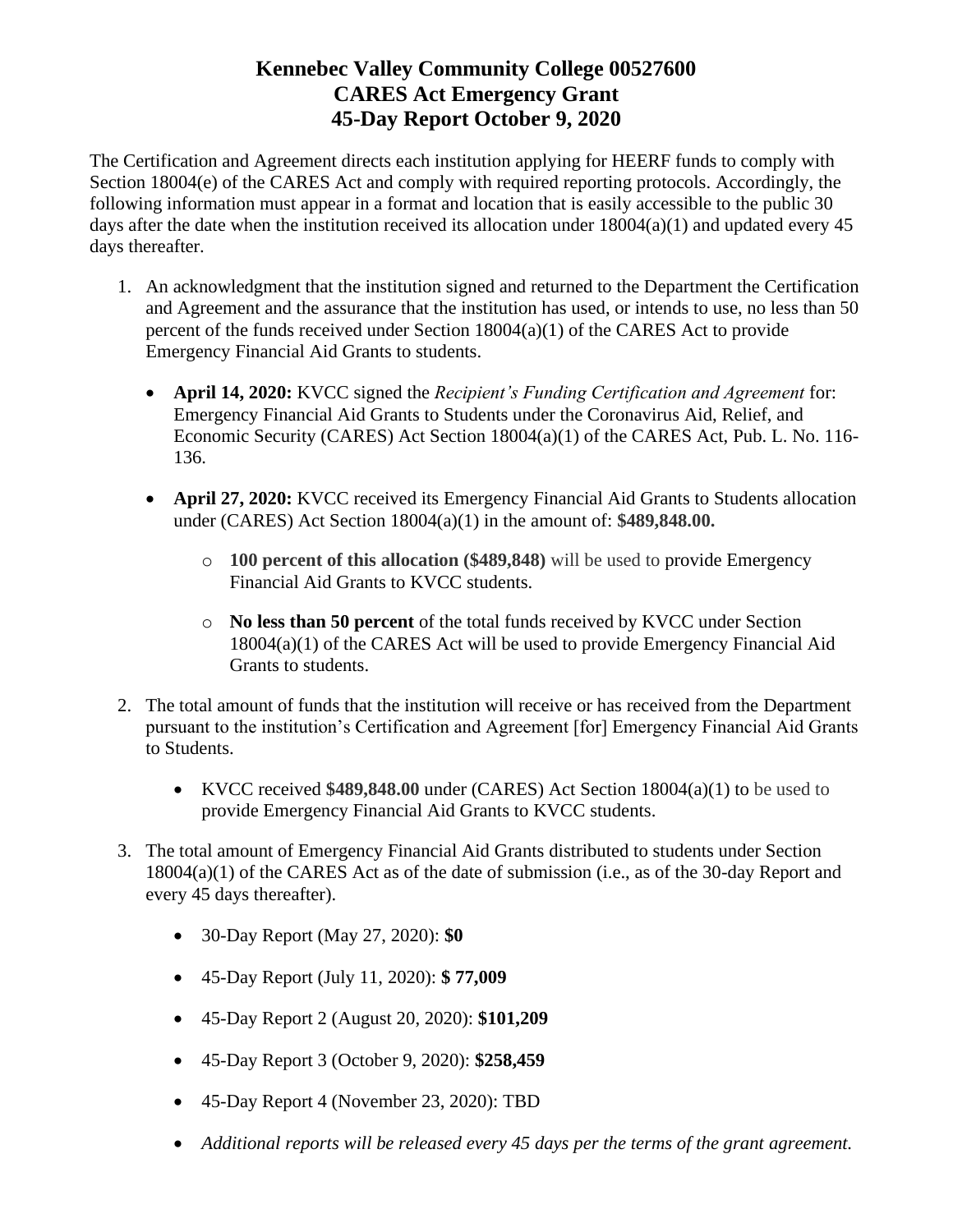- 4. The estimated total number of students at the institution eligible to participate in programs under Section 484 in Title IV of the Higher Education Act of 1965 and thus eligible to receive Emergency Financial Aid Grants to students under Section 18004(a)(1) of the CARES Act.
	- KVCC estimated the total number of eligible students to be **1,171.**
	- The following federal criteria were used to identify students who were eligible to apply for funding:
		- o Submitted and verified (if applicable) an official 2019-2020 or 2020-2021 FAFSA (Free Application for Federal Student Aid);
		- o Enrolled in a degree or certificate program at KVCC;
		- o Have a high school diploma, home school diploma, or GED;
		- o Be making satisfactory academic progress as determined by Financial Aid;
		- o Not owe a refund on a federal Title IV education grant;
		- o Not be in default on a federal Title IV education loan;
		- o Be a U.S. citizen, permanent resident, or other eligible non-citizen;
		- o Not have fraudulently exceeded federal Title IV education loan limits;
		- o Be registered with the Selective Service if male and required to register;
		- o Have a valid Social Security Number;
		- o Not have a federal or state conviction for using or distributing illegal drugs while receiving federal Title IV education assistance
		- o Not enrolled exclusively in an online program as of March 13, 2020
	- Kennebec Valley Community College added additional criteria as follows:
		- o The student must be enrolled at the time of application and be pre-registered for fall 2020 courses at KVCC.
		- o Exceptions were made for students enrolled as of March 13, 2020 and pre-registered for fall 2020 but not enrolled at the time of an application submitted during the summer 2020 semester. These students were issued  $\frac{1}{2}$  of their total CARES ACT emergency financial aid grant at the time of application approval and the second ½ of their grant will be issued early in the fall 2020 semester provided the student is enrolled at the end of the fall 2020 add/drop period.
- 5. The total number of students who have received an Emergency Financial Aid Grant to students under Section 18004(a)(1) of the CARES Act.
	- 30-Day Report (May 27, 2020): **0 students**
	- 45-Day Report (July 11, 2020): **118 students**
	- 45-Day Report 2 (August 20, 2020): **155 students**
	- 45-Day Report 3 (October 9, 2020): **372 students**
	- 45-Day Report 4 (November 23, 2020): TBD
	- *Additional reports will be released every 45 days per the terms of the grant agreement.*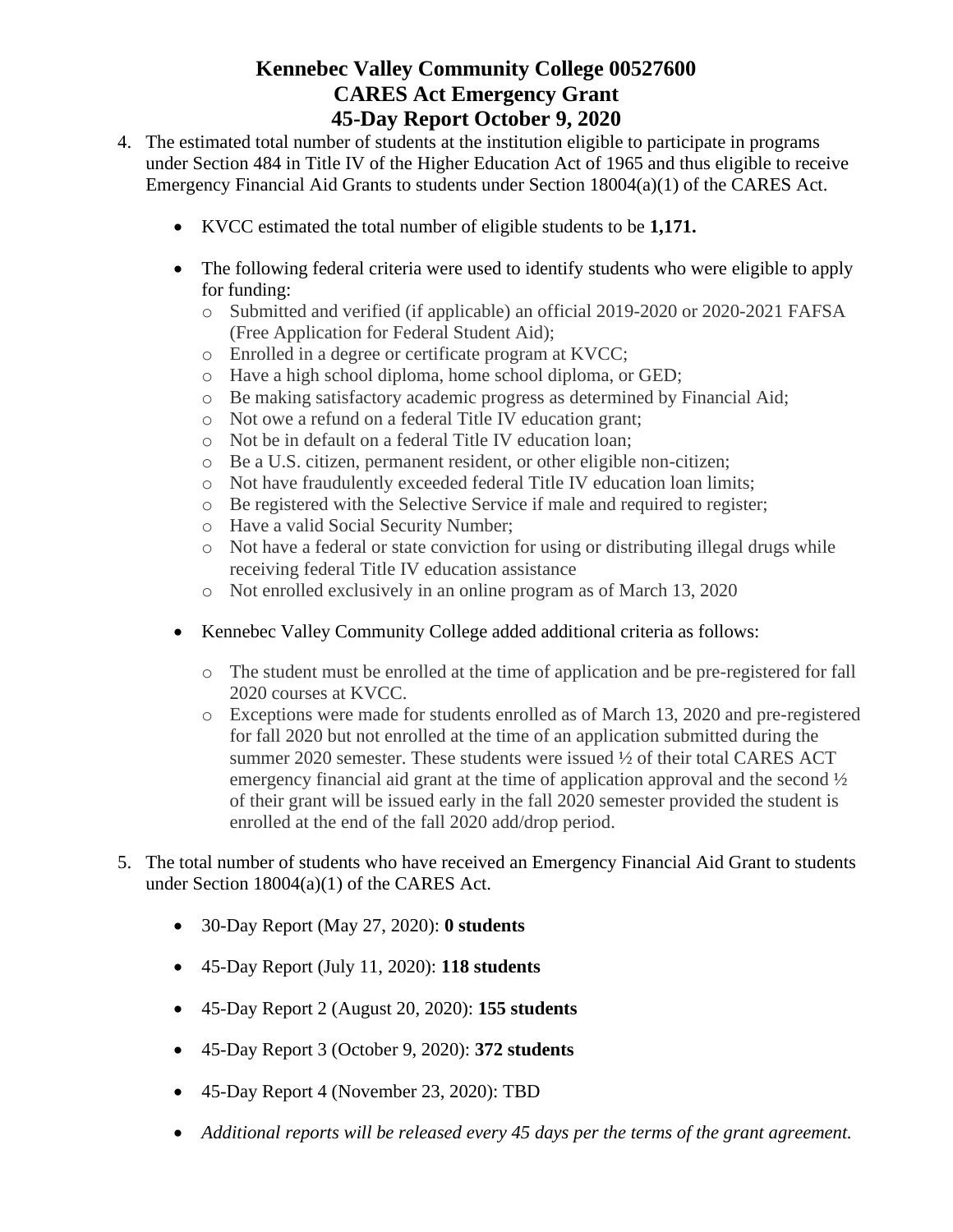- 6. The method(s) used by the institution to determine which students receive Emergency Financial Aid Grants and how much they would receive under Section 18004(a)(1) of the CARES Act.
	- Students were required to complete an online CARES Act Grant application in their myKVCC student portal.
	- In addition to the eligibility determination methodology listed in the above section  $#4$ , the following award amount determination methodology was utilized:

| <b>FAFSA Determined</b><br><b>Estimated Family</b><br><b>Contribution (EFC)</b> | <b>Total CARES ACT Award</b><br>Amount                               |
|---------------------------------------------------------------------------------|----------------------------------------------------------------------|
| EFC > \$10,000                                                                  | The amount of student request, up<br>to \$500.00 (range \$200-\$500) |
| $EFC$ > = \$3,000                                                               | \$500.00                                                             |
| EFC < \$3,000                                                                   | \$1,000.00                                                           |

- Financial aid grants to students for are only permitted for expenses related to the disruption of campus operations due to coronavirus (including eligible expenses under a student's cost of attendance such as food, housing, course materials, technology, health care, and child care).
- 7. Any instructions, directions, or guidance provided by the institution to students concerning the Emergency Financial Aid Grants.
	- Email Date: **May 29, 2020**
		- o Email Contents:



### Dear KVCC Students:

Congress recently passed the Coronavirus Aid, Relief, and Economic Security (CARES) Act to provide some relief to students and colleges from the economic fallout related to the COVID-19 pandemic. CARES Act emergency funds are for the sole purpose of providing emergency financial grants to students for their expenses related to the disruption of campus operations due to COVID-19, such as housing, food, course materials, technology, healthcare and childcare expenses

- . The link below will take you to the web page with information regarding the CARES Act. **CARES Act**
- The application to request emergency funds will be found in your Student Portal.
	- o Log in with your user name and password. o Complete the application.
	- o Applications are reviewed every 2 weeks.

Please note that there are federal eligibility requirements. The criteria are listed in the above link for the CARES Act. If you have questions about eligibility please contact financialaid@kvcc.me.edu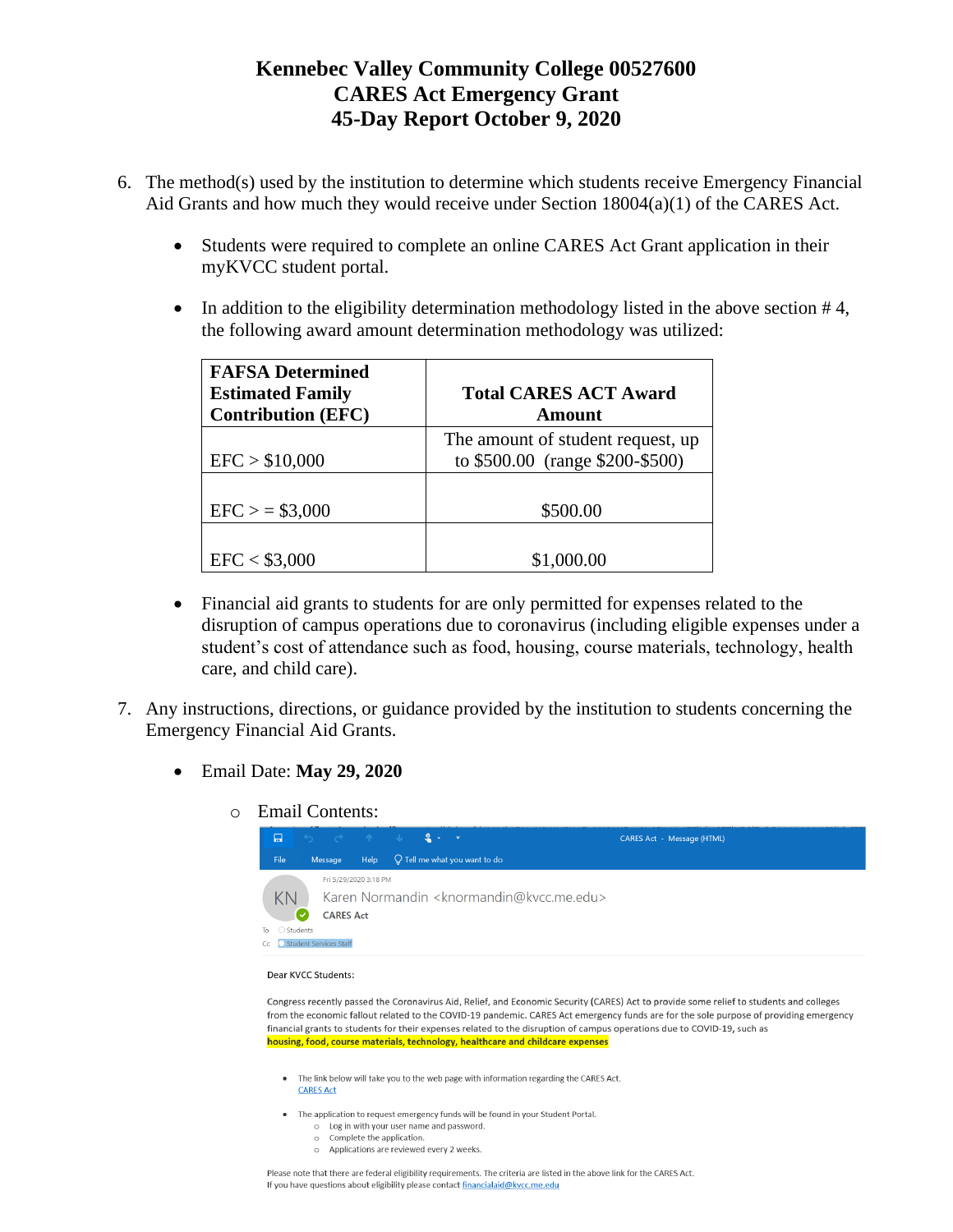- KVCC Mobile App Announcement Date: **May 29, 2020**
	- o Mobile APP Contents:



Here is the link that was included in the email: https://www.kvcc.me.edu/admissions-financial-aid /tuition-aid/aid-programs/cares-act/

#### Dear KVCC Students:

Congress recently passed the Coronavirus Aid, Relief, and Economic Security (CARES) Act to provide some relief to students and colleges from the economic fallout related to the COVID-19 pandemic. CARES Act emergency funds are for the sole purpose of providing emergency financial grants to students for their expenses related to the disruption of campus operations due to COVID-19, such as housing, food, course materials, technology, healthcare and childcare expenses

- The link below will take you to the web page with information regarding the CARES Act.
- **CARES Act**
- The application to request emergency funds will be found in your Student Portal.
- Log in with your user name and password.
- Complete the application.
- Applications are reviewed every 2 weeks.

Please note that there are federal eligibility requirements. The criteria are listed in the above link for the CARES Act. If you have questions about eligibility please contact financialaid@kvcc.me.edu

Have a wonderful weekend-Karen

### Karen Normandin

Dean of Student Affairs & Enrollment Kennebec Valley Community College 92 Western Avenue Fairfield, Maine 04937

Mobile: 207.509.0575 Office: 207.453.5019

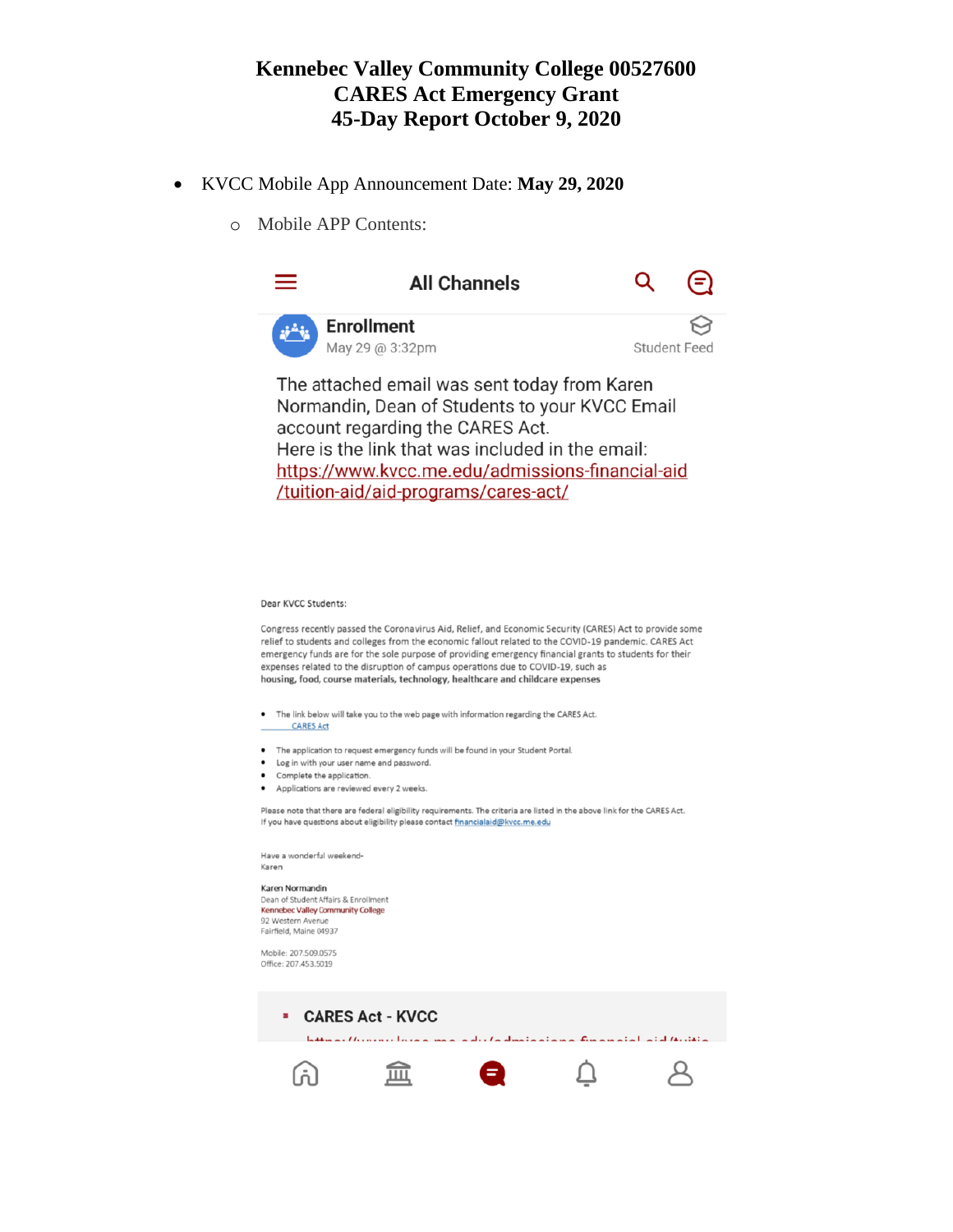- KVCC CARES ACT Webpage Publish Date: **May 27, 2020**
	- o Webpage URL: [https://www.kvcc.me.edu/admissions-financial-aid/tuition](https://www.kvcc.me.edu/admissions-financial-aid/tuition-aid/aid-programs/cares-act/)[aid/aid-programs/cares-act/](https://www.kvcc.me.edu/admissions-financial-aid/tuition-aid/aid-programs/cares-act/)
	- o Webpage Contents:
	- o **Frequently Asked Questions**
	- o WHAT IS THE CARES ACT AND WHERE DID THE FUNDING FOR THE EMERGENCY GRANTS COME FROM?
		- **The Coronavirus, Relief and Economic Security (CARE) act was passed** by Congress and signed into law on March 27, 2020. One aspect of the act was the creation of the Higher Education Emergency Relief Fund (HEERF). The Cares act provides funds to institutions for emergency financial aid grants to students whose lives have been disrupted by the COVID-19 pandemic.
	- o WHAT IS THE CARES ACT AND WHERE DID THE FUNDING FOR THE EMERGENCY GRANTS COME FROM?
		- The Coronavirus, Relief and Economic Security (CARE) act was passed by Congress and signed into law on March 27, 2020. One aspect of the act was the creation of the Higher Education Emergency Relief Fund (HEERF). The Cares act provides funds to institutions for emergency financial aid grants to students whose lives have been disrupted by the COVID-19 pandemic.
	- o WHO IS ELIGIBLE FOR CARES ACT EMERGENCY AID GRANTS?
		- Because CARES Act emergency funds are federally funded, eligibility has been restricted by the U.S. Department of Education to students who have filed a Free Application for Federal Student Aid (FAFSA) and participate in the federal student aid programs.
		- To be eligible, a student must:
		- KVCC has received an official 2019-2020 or 2020-2021 FAFSA (Free Application for Federal Student Aid)
		- Be enrolled in a degree or certificate program at KVCC;
		- Have a high school diploma, home school diploma, or GED;
		- Be making satisfactory academic progress as determined by Financial Aid;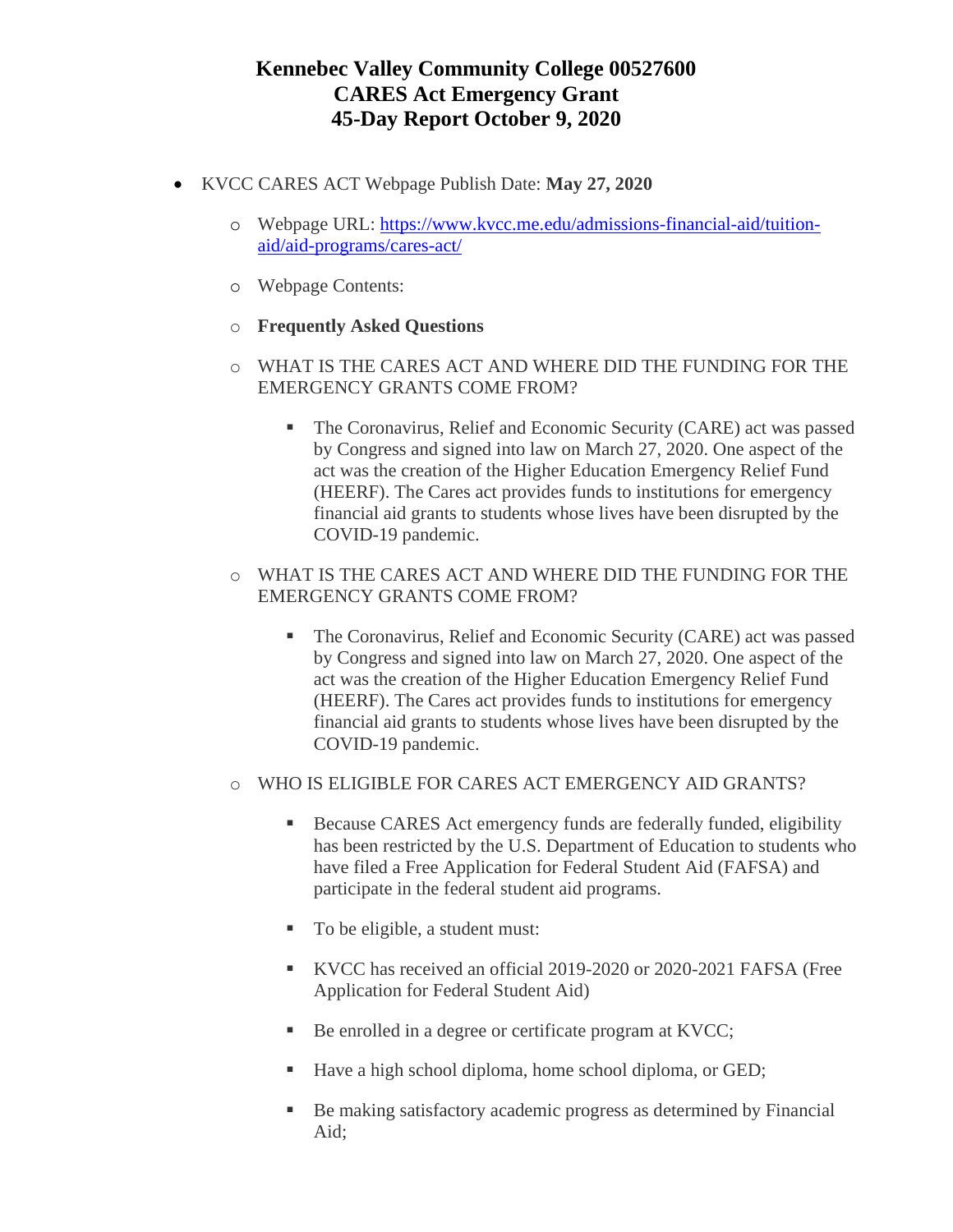- Not owe a refund on a federal Title IV education grant;
- Not be in default on a federal Title IV education loan;
- Be a U.S. citizen, permanent resident, or other eligible non-citizen;
- Not have fraudulently exceeded federal Title IV education loan limits;
- Be registered with the Selective Service if male and required to register;
- Have a valid Social Security Number;
- Not have a federal or state conviction for using or distributing illegal drugs while receiving federal Title IV education assistance
- Not enrolled exclusively in an online program as of March 13, 2020
- o DO I NEED TO APPLY FOR THE CARES ACT EMERGENCY GRANT AND HOW WILL I RECEIVE MY EMERGENCY GRANT?
	- Students will complete an Emergency Grant Request Form. The form is in the [Student Information Portal.](http://my.kvcc.me.edu/) Applications will be reviewed biweekly. Upon meeting eligibility requirements, the amount of the emergency grant aid will be determined by a review of the request form (amount requested by the student and need for assistance as related to COVID-19) and the student's expected family contribution. Funds will range from \$200 to \$1,000.
	- Checks will be mailed to the student's home address as recorded in the College's Student Information System.
	- Checks will be processed and mailed five (5) days following approval of the student's application. Ineligible students will be notified in writing.
- o HOW MUCH EMERGENCY GRANT MONEY WILL I RECEIVE?
	- The amount of emergency grant aid will be connected to the student's expected family contribution as determined by the completion of the FAFSA (Free Application of Federal Financial Aid).
- o WHAT IF I NEED MORE MONEY THAN THE EMERGENCY GRANT I RECEIVED?
	- We understand that students have significant financial needs during this time. These emergency grants are meant to help meet your financial needs, but we know the grants may not be enough money for many students. If you are having substantial financial difficulties, please reach out to the Office of Financial Aid and Scholarships for information on other resources that may be available.